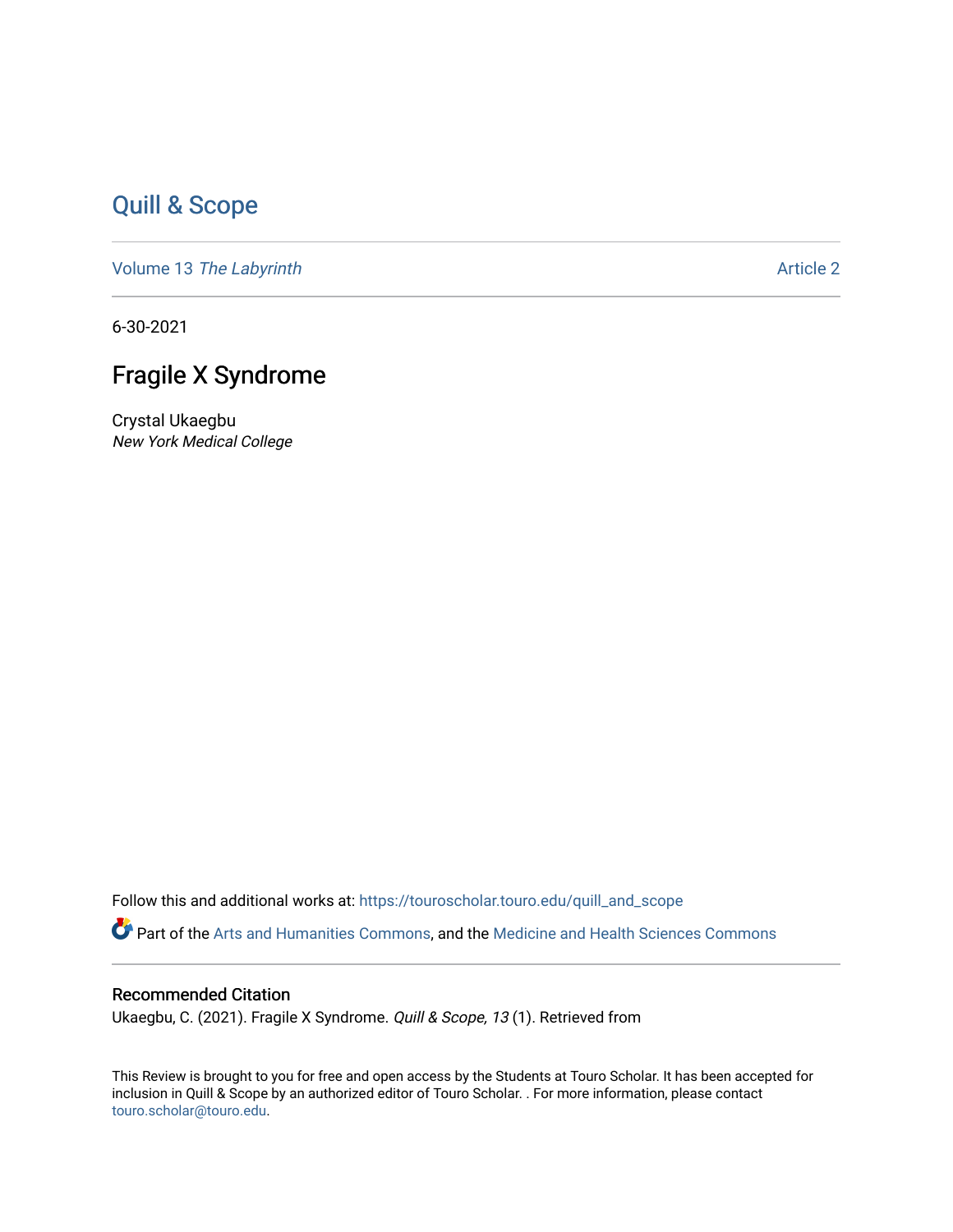# **FRAGILE X SYNDROME**

Fragile X syndrome is of rising maternal public health con cern. Fragile x syndrome is an inherited form of learning disa bility which was discovered in the late 1970s. It was discovered by cytogenetic detection of an associated fragile site on the X chromosome. Fragile x syndrome makes clinical diagnosis difficult as it is associated with subtle physical features and few medical problems. There is no known cure, and treatment plans consisting of behavioral interventions are the most effective for living with fragile x syndrome. Future better future treatment care plans, there needs to be in-depth research surrounding the social determinants of health fa1919ctors, which can affect a per son who has fragile x syndrome. As well as how having fragile x syndrome makes one more vulnerable to other chronic illnesses. Background:

Fragile X syndrome is one of the most commonly known inherited causes of intellectual disabilities. Both males and females who have fragile x syndrome exhibit a wide range of intellectual ability and may have various degrees of behavio ral, emotional, social, and learning difficulties. "In 1991, the gene responsible for FXS was identified on the X chromosome and named fragile x mental retardation 1 (FMR1 gene)" (3). By definition, Fragile X syndrome is a genetic disorder, which means there are changes to the genes in a person. Fragile X syn drome is caused by a change in the fragile x mental retardation 1 (FMR1) gene. Fragile X syndrome and fragile x syndromeassociated disorders are caused by a trinucleotide repeat (CGG) expansion mutation, which occurs in the promoter region (exon 1) of FMR1. "Affected individuals with the full FXS mutation have > 200 repeats. When the full mutation is present, FMR1 methylation occurs during gestation, which causes silencing of gene transcription" (3). "The FMR1 gene usually makes a protein called fragile x mental retardation protein (FMRP)" (3). Fragile x mental retardation protein (FMRP) is needed for there to be healthy brain development. People who have Fragile X syndrome are missing this necessary protein for proper brain



development. Other people who have fragile x-associated disor ders have changes in their FMR1 gene but make some protein for brain development. Fragile X syndrome affects both females and males. It is seen that females have milder symptoms when compared to males. "The exact number of people who have FXS is unknown, but it has been estimated that about 1.4 per 10,000 males and 0.9 per 10,000 females have FXS" (1). It affects almost twice as many males as it does females. However, it is shown that four times as many females appear to be carriers of the altered gene when compared to males. "1:250 females and 1:1000 males)" (1). Most males who are diagnosed with fragile x syndrome have an intellectual disability. It is seen that a small number of males have less impaired function due to methyla tion patterns or mosaicism. "In females, FMRP levels depend on the X activation ratio or the percent of cells expressing the normal allele on the active X chromosome resulting in a range of normal intellectual ability to moderate intellectual disabil ity" (1). Fragile X Syndrome has also been found in many major ethnic groups and races.

Scientists over the past two decades have made significant advancements in identifying and describing cellular, genetic, and molecular underpinnings of Fragile X Syndrome. These significant advancements help to make there be a more pre cise diagnosis of the condition. The current challenge at hand is to move from focusing on accurate diagnosis and make sure there is public health action in regards to Fragile X Syndrome. To ensure there is appropriate public health action taken it is required there be a better understanding of the natural history of Fragile X syndrome, clear description on how the complex conditions can affect the individual diagnosed and their families, and the identification of studied interventions and treatments which will lead to better health outcomes. Learning about the lifespan of those infected by Fragile X syndrome from a clinical aspect, family aspect, caretaker aspect, it will help as we design both treatments and services to provide the best optimal care.

## CRYSTAL UKAEGBU

### **ABSTRACT**